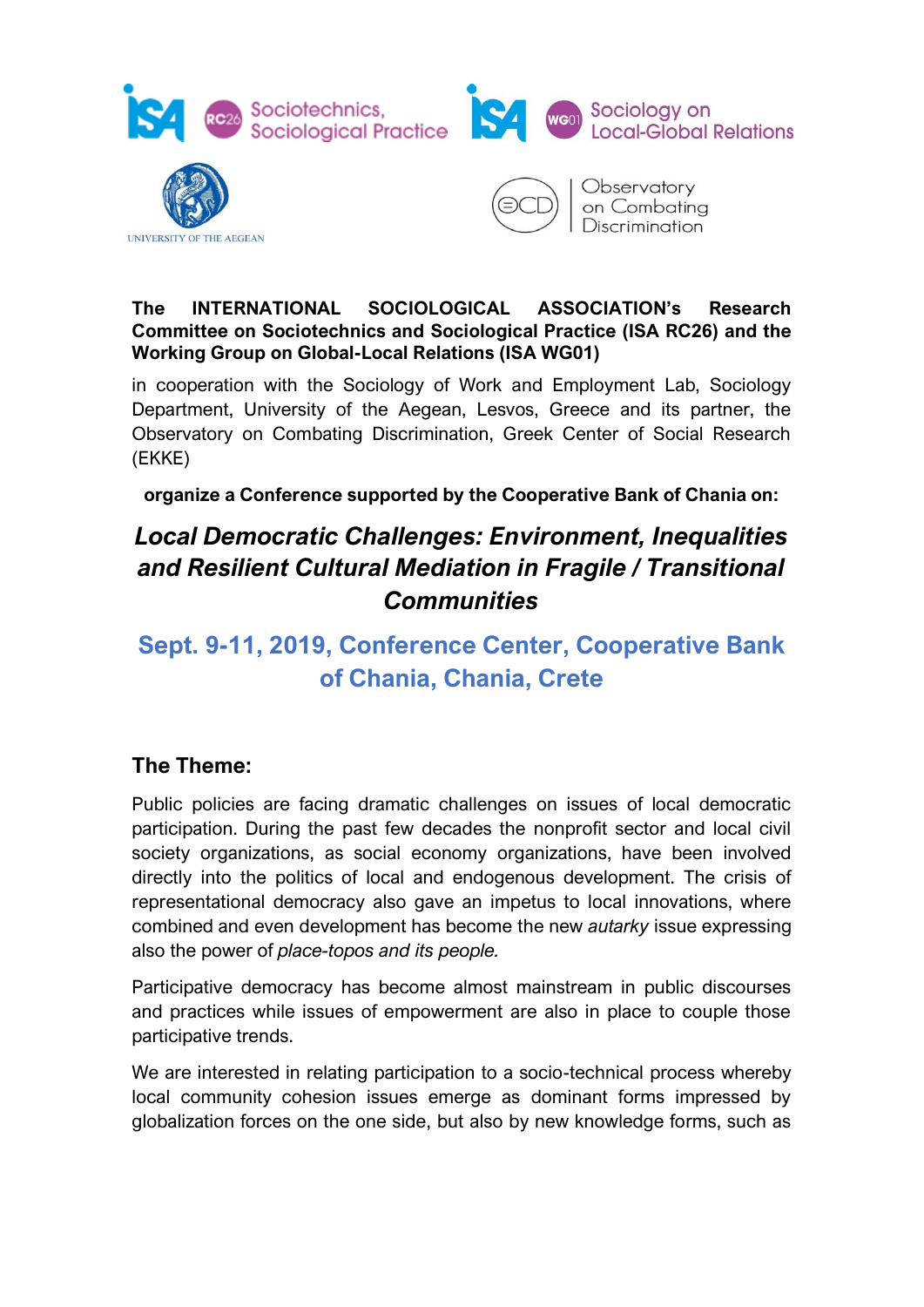info-technology, which require symmetries in the manner of holistic approaches to be co-founded at local level.

*Territoriality* becomes important as local labor needs to organize new forms of organization where info-technology becomes key for bio sciences, including services such as, labor mobility. *Tourism, culinary culture and gaming are cases in point*. However, the key issue remains the social reproduction issues which are needed by the community. A dynamic *knowledge based trusted network* akin to an *Orchestra* maybe the key to communal sustainability. This requires local partnership and trusted *political mediation,* from the bottom, to reconcile divisions and *galvanize* the community.

We are seeking papers whereby different forms of participation, inclusion/exclusion issues, empowerment, cooperation, define forms of *social and rural development* at local level in order to bridge "separate" and often conflictual political communities of interest. The problems of fragile and rural communities are of interest here.

How do power relationships allow for inclusion and how such partnerships can become more effective tools for sustainable local governance? What is the of sociological practice mediation and how such mediation can be recognized technicity, as management?

We welcome papers focused on these issues leading to the overall consideration of the role of social capital, social economy and its role on local public (general interest) policy formation.

### **Why Chania:**

**Chania** is a fascinating heritage city, a pioneer in building community-based enterprises, from as early as the 60's. One such Institution is our Host the Cooperative Bank of Chania**.** Chania faces current challenges that demand innovative ways for enhancing empowerment and participation. We will have the opportunity to see some of these challenges that require an emphasis on the development of its cultural institutions with the building of knowledge alliances with creative institutions at local, regional and international level.

**Registration fee** for the conference is 100 E for ISA RC26 members and 150 E for non-members. For students the fee is 50 E. Please Register by June 1.

Registration will cover organisational costs and will include conference material, a conference reception on the  $9<sup>th</sup>$  of Sept. and a Gala Dinner on the 10<sup>th</sup> of Sept.